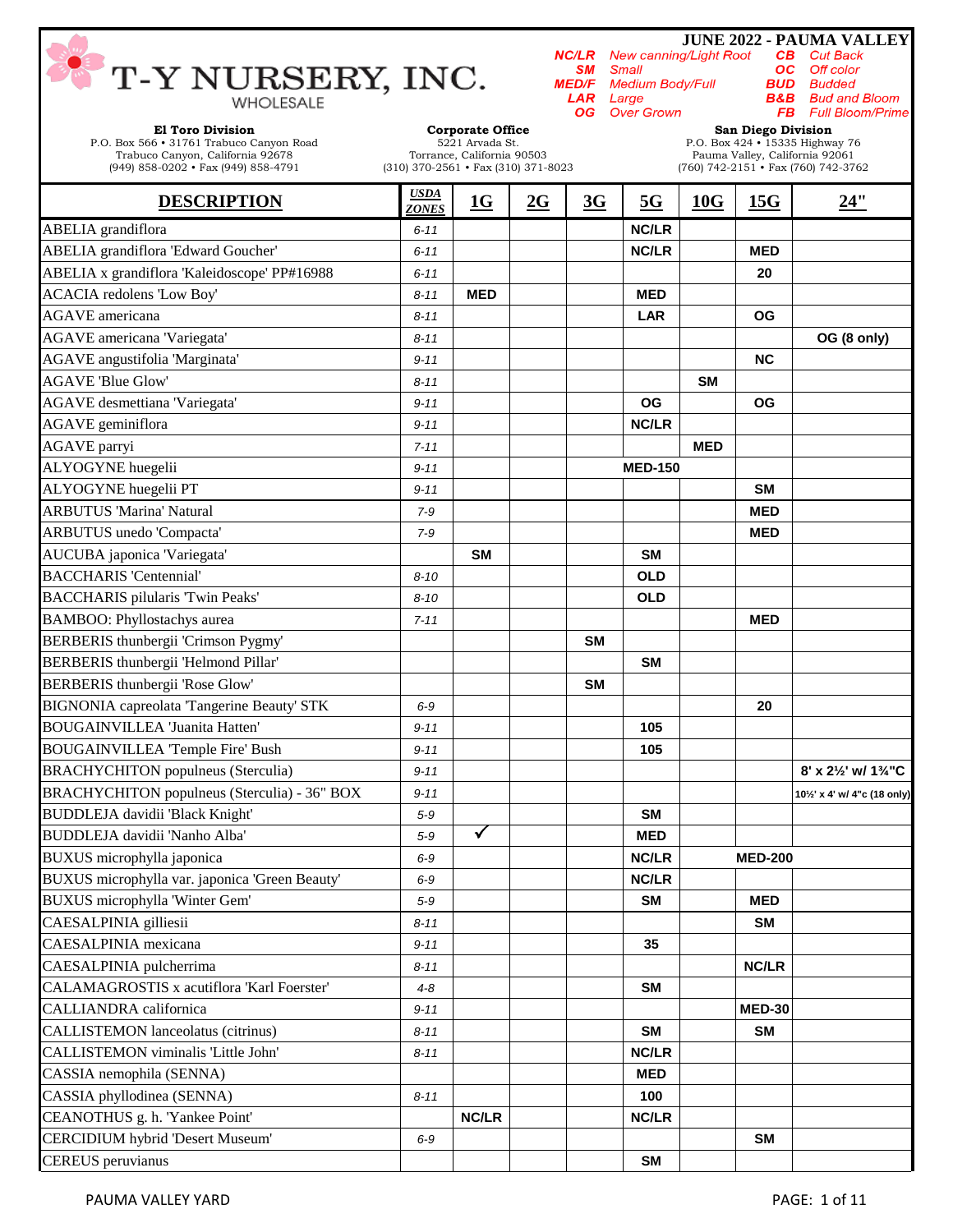T-Y NURSERY, INC. WHOLESALE

**El Toro Division** P.O. Box 566 • 31761 Trabuco Canyon Road

Trabuco Canyon, California 92678 (949) 858-0202 • Fax (949) 858-4791

**Corporate Office** 5221 Arvada St. Torrance, California 90503 (310) 370-2561 • Fax (310) 371-8023

**NC/LR New canning/Light Root SM Small MED/F** Medium Body/Full LAR Large

**OG** Over Grown

**JUNE 2022 - PAUMA VALLEY CB** Cut Back OС Off color **BUD Budded B&B Bud and Bloom Full Bloom/Prime** 

**FB San Diego Division**

| <b>DESCRIPTION</b>                           | <b>USDA</b><br><b>ZONES</b> | 1G         | 2G | 3G         | 5G           | <b>10G</b>   | 15G          | 24"   |
|----------------------------------------------|-----------------------------|------------|----|------------|--------------|--------------|--------------|-------|
| <b>CEREUS</b> peruvianus 'Monstrosus'        |                             |            |    |            | <b>SM</b>    |              |              |       |
| <b>CHILOPSIS</b> linearis 'Burgundy'         | $7-9$                       |            |    |            | <b>OG</b>    |              | <b>MED</b>   |       |
| CISTUS x corbariensis                        |                             |            |    |            | SM-B&B       |              |              |       |
| CISTUS x pulverulentus 'Sunset'              |                             |            |    |            | SM-B&B       |              |              |       |
| <b>COTONEASTER</b> dammeri 'Lowfast'         | $5-9$                       |            |    |            | <b>MED</b>   |              |              |       |
| <b>COTONEASTER</b> glaucophyllus             | $7-9$                       |            |    |            | <b>MED</b>   |              | <b>MED</b>   |       |
| COTONEASTER parneyi (lacteus)                | $7-9$                       |            |    |            | <b>MED</b>   |              | <b>MED</b>   |       |
| CUPRESSOCYPARIS leylandii                    | $5-9$                       |            |    |            |              |              | <b>NC/LR</b> |       |
| <b>CUPRESSUS</b> arizonica 'Blue Ice'        |                             |            |    |            | <b>MED</b>   |              |              |       |
| <b>CUPRESSUS</b> sempervirens 'Glauca'       | $7 - 10$                    |            |    |            |              |              |              | 30-OG |
| DALEA capitata 'Sierra Gold'                 |                             |            |    |            | SM/B&B       |              |              |       |
| DALEA frutescens 'Sierra Negra'              |                             |            |    |            | <b>OC</b>    |              |              |       |
| <b>DASYLIRION</b> acrotriche                 |                             |            |    |            | <b>MED</b>   |              |              |       |
| DASYLIRION wheeleri                          | $7 - 10$                    |            |    |            | <b>SM</b>    |              | <b>MED</b>   |       |
| <b>DIETES</b> bicolor (Moraea)               | $8 - 10$                    | 200        |    |            | <b>MED</b>   |              |              |       |
| <b>DIETES</b> iridioides (Moraea)            | $8 - 11$                    | 400        |    |            | <b>MED</b>   |              |              |       |
| DODONAEA viscosa 'Purpurea'                  |                             |            |    |            | <b>NC/LR</b> |              | <b>SM</b>    |       |
| <b>ECHINOCACTUS</b> grusonii                 | $9 - 11$                    |            |    |            |              | <b>NC/LR</b> |              |       |
| ELAEAGNUS x ebbingei                         | $7 - 11$                    |            |    |            |              |              | <b>MED</b>   |       |
| ELAEAGNUS x pungens 'Fruitlandii'            | $6-9$                       |            |    |            |              |              | <b>MED</b>   |       |
| ERIOBOTRYA x 'Coppertone'                    | $8 - 11$                    |            |    |            | <b>SM</b>    |              | <b>NICE</b>  |       |
| ERIOBOTRYA x 'Coppertone' PT                 | $8 - 11$                    |            |    |            |              |              | 45           |       |
| EUONYMUS fortunei 'Colorata'                 | $4 - 9$                     |            |    |            | <b>LAR</b>   |              |              |       |
| EUONYMUS fortunei 'Manhattan'                |                             |            |    |            | <b>LAR</b>   |              |              |       |
| EUONYMUS japonicus                           | 6-9                         |            |    |            |              |              | <b>NC/LR</b> |       |
| EUONYMUS japonicus 'Aureo-Marginata'         | $6-9$                       |            |    |            | NC           |              | <b>NC/LR</b> |       |
| EUONYMUS japonicus 'Green Spire'             | $7-9$                       |            |    |            |              |              | <b>SM</b>    |       |
| <b>EUONYMUS</b> japonicus 'Silver Queen'     | $6-9$                       |            |    | 100        | <b>MED</b>   |              |              |       |
| FEIJOA sellowiana                            | $8 - 10$                    |            |    |            | <b>MED</b>   |              | <b>SM</b>    |       |
| FEIJOA sellowiana Espalier                   | $8 - 10$                    |            |    |            | CB           |              |              |       |
| FESTUCA glauca 'Elijah Blue'                 |                             | <b>MED</b> |    |            |              |              |              |       |
| FICUS pumila (repens) Staked                 |                             |            |    |            | 200          |              |              |       |
| FORSYTHIA intermedia 'Spring Glory'          |                             |            |    |            | <b>MED</b>   |              |              |       |
| GARDENIA jasminoides 'Veitchii'              | $8 - 11$                    |            |    |            | <b>MED</b>   |              |              |       |
| GARDENIA 'Jubilation'™ #PP21983              | $7 - 10$                    |            |    | <b>OLD</b> |              |              |              |       |
| <b>GELSEMIUM</b> sempervirens Espalier       | $7-9$                       |            |    |            | <b>MED</b>   |              | <b>MED</b>   |       |
| <b>GELSEMIUM</b> sempervirens Staked         | $7-9$                       |            |    |            |              |              | <b>MED</b>   |       |
| <b>HEDERA</b> helix Staked                   |                             |            |    |            | <b>SM</b>    |              |              |       |
| HELICTOTRICHON sempervirens (Blue Oat Grass) |                             |            |    |            | <b>NICE</b>  |              |              |       |
| HESPERALOE funifera                          | $6 - 10$                    |            |    |            | NC           |              | NC           |       |
| HESPERALOE parviflora                        | $6 - 10$                    |            |    |            | <b>MED</b>   |              | <b>SM</b>    |       |
| HYDRANGEA macrophylla Dear Dolores™          |                             |            |    |            | B&B          |              |              |       |
| ILEX cornuta 'Rotunda'                       |                             |            |    |            | 150          |              |              |       |
| ILEX vomitoria 'Nana'                        | $7 - 11$                    |            |    |            | <b>NC/LR</b> |              |              |       |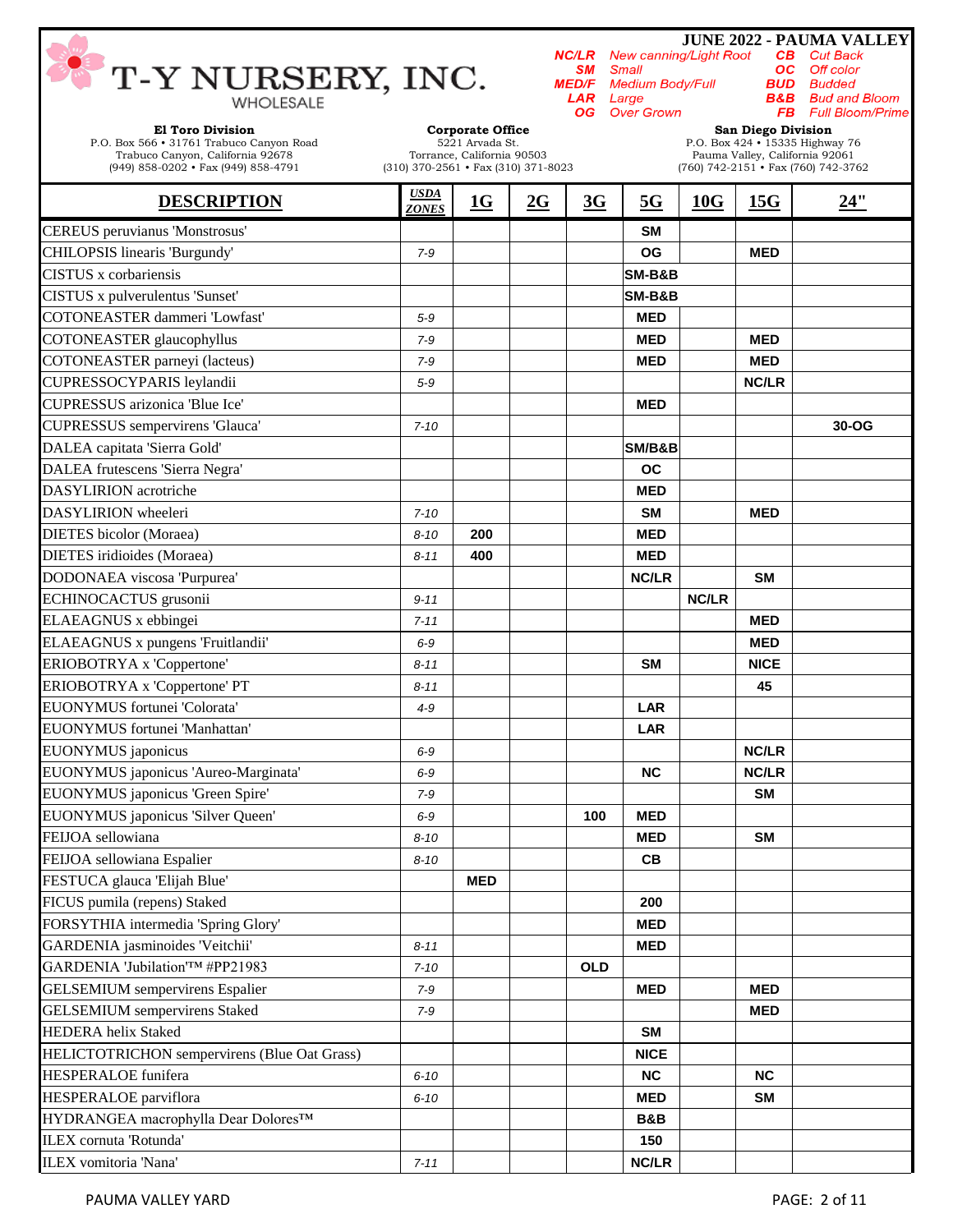

**NC/LR SM Small MED/F** LAR Large

**JUNE 2022 - PAUMA VALLEY**<br>New canning/Light Root **CB** Cut Back Medium Body/Full

**OG** Over Grown

Off color **Budded Bud and Bloom** 

**FB Full Bloom/Prime** 

**El Toro Division**

P.O. Box 566 • 31761 Trabuco Canyon Road Trabuco Canyon, California 92678 (949) 858-0202 • Fax (949) 858-4791

**Corporate Office** 5221 Arvada St. Torrance, California 90503 (310) 370-2561 • Fax (310) 371-8023

**San Diego Division** P.O. Box 424 • 15335 Highway 76 Pauma Valley, California 92061 (760) 742-2151 • Fax (760) 742-3762

OС

**BUD** 

**B&B** 

| <b>DESCRIPTION</b>                          | <b>USDA</b><br><b>ZONES</b> | 1G            | 2G           | 3G           | 5G                   | <b>10G</b> | 15G            | 24"               |
|---------------------------------------------|-----------------------------|---------------|--------------|--------------|----------------------|------------|----------------|-------------------|
| <b>JASMINUM</b> sambac Bush                 |                             |               |              |              | <b>SM</b>            |            |                |                   |
| <b>JASMINUM</b> sambac Staked               |                             |               |              |              | CB                   |            |                |                   |
| <b>JUNIPERUS</b> chinensis 'Blue Point'     | $4 - 9$                     |               |              |              |                      |            | <b>SM</b>      |                   |
| JUNIPERUS chinensis 'Blue Point' Poodle 2-B | $4 - 9$                     |               |              |              | <b>SM</b>            |            | <b>SM</b>      |                   |
| JUNIPERUS chinensis 'Blue Point' PT         | $4 - 9$                     |               |              |              | <b>SM</b>            |            | <b>SM</b>      |                   |
| JUNIPERUS chinensis 'Sea Green'             | $4 - 9$                     |               |              |              | <b>MED</b>           |            | 70             |                   |
| JUNIPERUS chinensis 'Spartan'               | $4 - 9$                     | <b>OG</b>     |              |              | <b>MED</b>           |            |                |                   |
| JUNIPERUS chinensis 'Spartan' Poodle 2-B    | $4 - 9$                     |               |              |              |                      |            | <b>MED</b>     |                   |
| JUNIPERUS chinensis 'Spartan' Poodle 3-B    | $4 - 9$                     |               |              |              |                      |            | <b>MED</b>     |                   |
| JUNIPERUS horizontalis 'Andorra Compacta'   | $3-9$                       |               |              |              | 80                   |            |                |                   |
| JUNIPERUS horizontalis 'Prince of Wales'    | $3-9$                       |               |              |              | <b>MED</b>           |            |                |                   |
| JUNIPERUS sabina 'Buffalo'                  | $3-9$                       | 500           |              |              |                      |            |                |                   |
| JUNIPERUS sabina 'Tamariscifolia'           | $4 - 7$                     |               |              |              | <b>M/LR</b>          |            | 70             |                   |
| JUNIPERUS scopulorum 'Wichita Blue'         |                             |               |              |              | <b>MED</b>           |            |                |                   |
| JUNIPERUS virginiana 'Skyrocket'            | $3-9$                       |               |              |              | <b>MED</b>           |            | <b>SM</b>      |                   |
| JUNIPERUS x pfitzeriana 'Old Gold'          |                             |               |              |              | <b>NICE</b>          |            |                |                   |
| LAGERSTROEMIA hybrid 'Catawba'              | $7-9$                       |               |              |              |                      |            | <b>NC/LR</b>   |                   |
| LAGERSTROEMIA hybrid 'Muskogee'             | $7 - 10$                    |               |              |              |                      |            | <b>NC/LR</b>   |                   |
| LAGERSTROEMIA hybrid 'Natchez'              | $7 - 10$                    |               |              |              | <b>SM</b>            |            | <b>MED</b>     |                   |
| LAGERSTROEMIA indica 'Watermelon Red'       | $7-9$                       |               |              |              |                      |            | <b>NC/LR</b>   |                   |
| LANTANA hybrid 'Dallas Red'                 | $9 - 11$                    |               |              | $\checkmark$ | $\blacktriangledown$ |            |                |                   |
| LANTANA hybrid 'New Gold'                   | $9 - 11$                    |               |              | <b>NICE</b>  | <b>NICE</b>          |            |                |                   |
| LANTANA hybrid Orange/Purple Combo          |                             |               | $\checkmark$ |              |                      |            |                |                   |
| LANTANA hybrid 'Red Carpet'                 | $9 - 11$                    |               |              | $\checkmark$ | $\checkmark$         |            |                |                   |
| LANTANA sellowiana Purple                   | $9 - 11$                    | CB            |              | <b>NICE</b>  | <b>NICE</b>          |            |                |                   |
| LEPTOSPERMUM scoparium 'Ruby Glow'          |                             |               |              |              | <b>NC/LR</b>         |            |                |                   |
| LEUCOPHYLLUM frutescens 'Compacta'          | $8 - 10$                    |               |              |              | NC/LR                |            | <b>SM</b>      |                   |
| LEUCOPHYLLUM frutescens 'Green'             | $8 - 10$                    |               |              |              | SM/B&B               |            | <b>SM</b>      |                   |
| LIGUSTRUM japonicum (lucidum)               | $7 - 11$                    |               |              |              |                      |            | <b>MED</b>     |                   |
| LIGUSTRUM japonicum Standard (lucidum)      | $7 - 11$                    |               |              |              |                      |            |                | 9' x 31/2' w/ 2"c |
| LIGUSTRUM japonicum 'Texanum'               | $7 - 11$                    |               |              |              | <b>NC/LR</b>         |            | <b>SM</b>      |                   |
| LIGUSTRUM japonicum 'Texanum' Column        | $7 - 11$                    |               |              |              |                      |            | NC/LR          |                   |
| LIGUSTRUM japonicum 'Texanum' Espalier      | $7 - 11$                    |               |              |              | $\checkmark$         |            | 1/2 RACK       |                   |
| LIGUSTRUM japonicum 'Texanum' PT            | $7 - 11$                    |               |              |              |                      |            | <b>SM</b>      |                   |
| <b>LIGUSTRUM</b> sinense                    |                             |               |              |              | <b>MED</b>           |            |                |                   |
| LONICERA japonica 'Halliana' Staked         | $4 - 11$                    |               |              |              | <b>2/3 STK</b>       |            |                |                   |
| LONICERA japonica 'Purpurea' Staked         | $6 - 11$                    | <b>OC-200</b> |              |              |                      |            |                |                   |
| LYSILOMA watsoni                            |                             |               |              |              |                      |            | 15             |                   |
| MAGNOLIA grandiflora 'Little Gem' Natural   | $6-9$                       |               |              |              |                      |            | <b>SM</b>      |                   |
| MUHLENBERGIA capillaris                     | $6-9$                       |               |              |              | $\checkmark$         |            |                |                   |
| MUHLENBERGIA lindheimeri                    |                             |               |              |              | $\blacktriangledown$ |            |                |                   |
| <b>MULBERRY 'White Fruiting'</b>            |                             |               |              |              |                      |            |                | ✓                 |
| MYRTUS communis 'Compacta'                  |                             |               |              |              | <b>SM</b>            |            | <b>SM</b>      |                   |
| NANDINA domestica                           | $6-9$                       |               |              |              | <b>MED</b>           |            | <b>MED-100</b> |                   |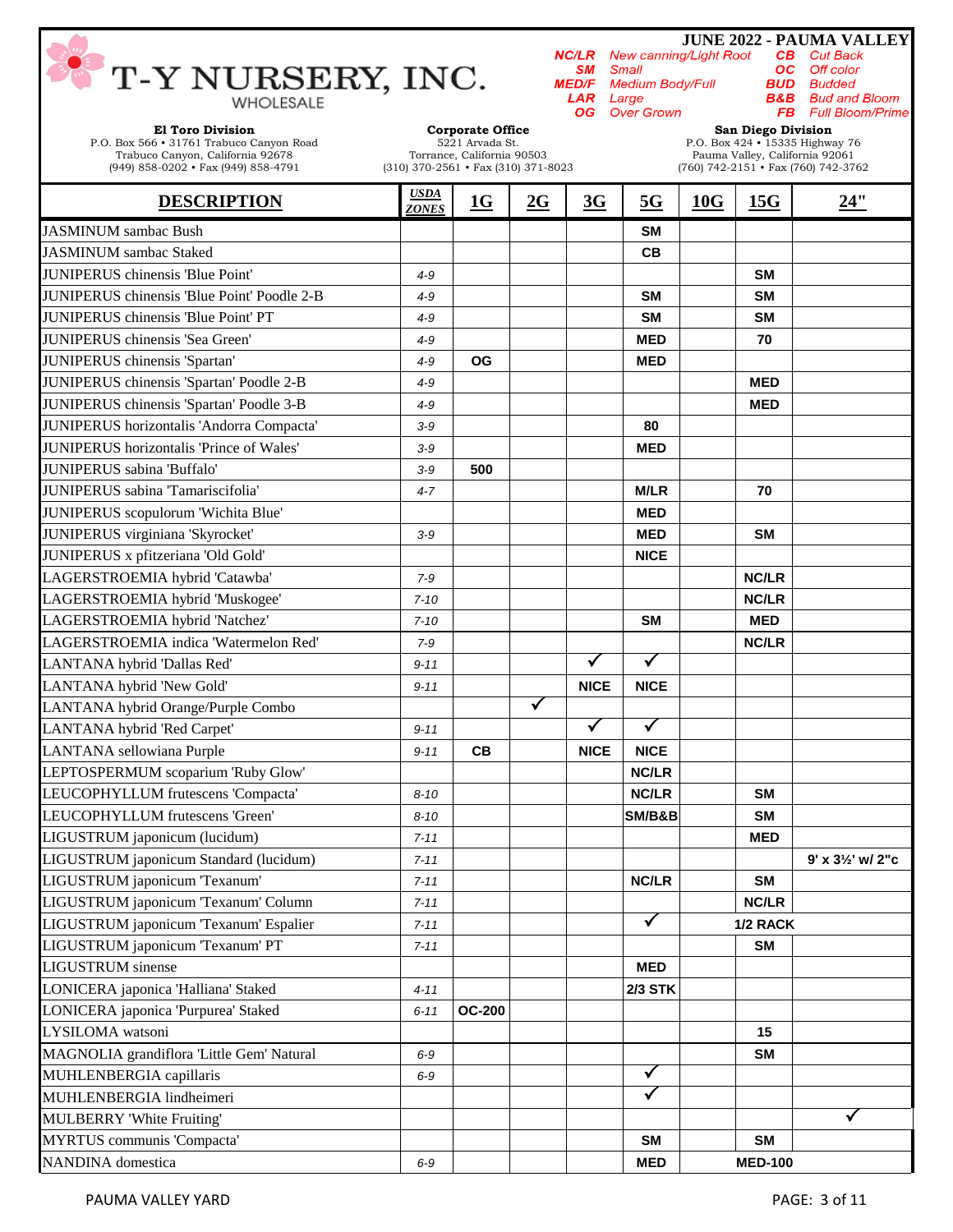T-Y NURSERY, INC.

**El Toro Division** P.O. Box 566 • 31761 Trabuco Canyon Road Trabuco Canyon, California 92678 (949) 858-0202 • Fax (949) 858-4791

**WHOLESALE** 

**LAR** OG **Corporate Office** 5221 Arvada St. Torrance, California 90503 (310) 370-2561 • Fax (310) 371-8023

**JUNE 2022 - PAUMA VALLEY**<br>New canning/Light Root **CB** Cut Back **NC/LR SM Small MED/F** Medium Body/Full Large **Over Grown** 

**CB** Cut Back **OC** Off color **BUD Budded B&B Bud and Bloom** 

**FB Full Bloom/Prime** 

**San Diego Division** P.O. Box 424 • 15335 Highway 76 Pauma Valley, California 92061

(760) 742-2151 • Fax (760) 742-3762

**DESCRIPTION** *<u>USDA</u> zones***</mark>**  $\frac{25DA}{ZONES}$  **1G**  $\left| \frac{2G}{2G} \right|$  **3G**  $\left| \frac{5G}{2G} \right|$  **10G**  $\left| \frac{15G}{24} \right|$  **24** NANDINA domestica 'Atropurpurea Nana' **105-OLD**  $NANDINA$  domestica 'Compacta'  $\checkmark$ NANDINA domestica 'Moon Bay' **30** NERIUM oleander 'Dwarf Red'\* *8-11* **MED** NERIUM oleander 'Dwarf White'\* **8-11** 8-11 **SM/B&B** NERIUM oleander 'Hardy Pink' *8-11* **NC/LR** NERIUM oleander 'Hardy Red' *8-11* P → *8-11* P → **P** → **P** → **P** → **P** → **P** → **P** → **P** → **P** → **P** → **P** → **P** → **P** → **P** → **P** → **P** → **P** → **P** → **P** → **P** → **P** → **P** → **P** → **P** → **P** → **P** → **P** + **P** + **P** + **P** NERIUM oleander 'Hardy White' **8-11** P  $\bigcup_{i=1}^{\infty}$  P  $\bigcup_{i=1}^{\infty}$  **MED**  $\bigcup_{i=1}^{\infty}$  **MED** NERIUM oleander 'Light Pink' *8-11* **MED** NERIUM oleander 'Twist of Pink' **200** NOLINA microcarpa **LAR LAR LAR MED** OPHIOPOGON japonicus **MED** OPUNTIA ficus-indica *9-11* **NC** OPUNTIA microdasys 'Rufidula' (Red) *8-11* **NC/LR** OPUNTIA phaecantha *7-11* **S/MED** PALM: CHAMAEROPS humilis **8-11 SM** PALM: TRACHYCARPUS fortunei **8-11 Reserve Example 2 CAR SM** PARTHENOCISSUS quinquefolia Staked **MED** PENNISETUM alopecuroides 'Hameln' **1.49 | MED** | **NEW** PENNISETUM x adventa 'Rubrum' ('Cupreum') *8-11* **CB** PEROVSKIA atriplicifolia *4-9* **SM** PEROVSKIA atriplicifolia 'Little Spire' **1** 4-9 **SM** PHORMIUM tenax 'Rubrum' **MED** PHOTINIA x fraseri\* *7-9* **SM SM/MED** PHOTINIA x fraseri<sup>\*</sup> Espalier **7-9** 7-9 **PHOTINIA** x fraseri<sup>\*</sup> Espaiier PINUS eldarica **1988 MED MED MED MED MED** PINUS roxburghii **MED** PITTOSPORUM Mojo #PP16188 **SM-105** PITTOSPORUM tobira *8-11* **MED SM MED** PITTOSPORUM tobira 'Variegata' **8-11** 8-11 **SM** PITTOSPORUM tobira 'Wheeler's Dwarf' *8-11* **MED-50** PLUMBAGO auriculata 'Imperial Blue' *9-11* **MED** PODOCARPUS macrophyllus **MED MED MED MED MED MED MED** POMEGRANATE 'Utah Sweet' *7-11* **NC/LR** POMEGRANATE 'Wonderful' **1988 SM** PRUNUS caroliniana 'Compacta' **7-11** 7-11 **SM SM SM NC/LR** PRUNUS caroliniana 'Compacta' Poodle 2-B **7-11 7-11 7-11 7-11 1 1 1 1 SM** PRUNUS caroliniana 'Compacta' Poodle 3-B **7-11 7-11 7-11 7-11 1 1 1 1 SM** PRUNUS cerasifera 'Krauter Vesuvius' **14-9 Access Access Access NC/LR** PRUNUS cistena **NC/LR**  $PYRACANTHA$  coccinea 'Lowboy' 7-11<sup></sup>  $7-11$ PYRACANTHA fortuneana 'Graberi' *7-9* **MED** PYRACANTHA koidzumii 'Santa Cruz'\* *7-10* **SM** P PYRUS calleryana 'Chanticleer' *5-9* **12' x 2' w/ 1¾"c**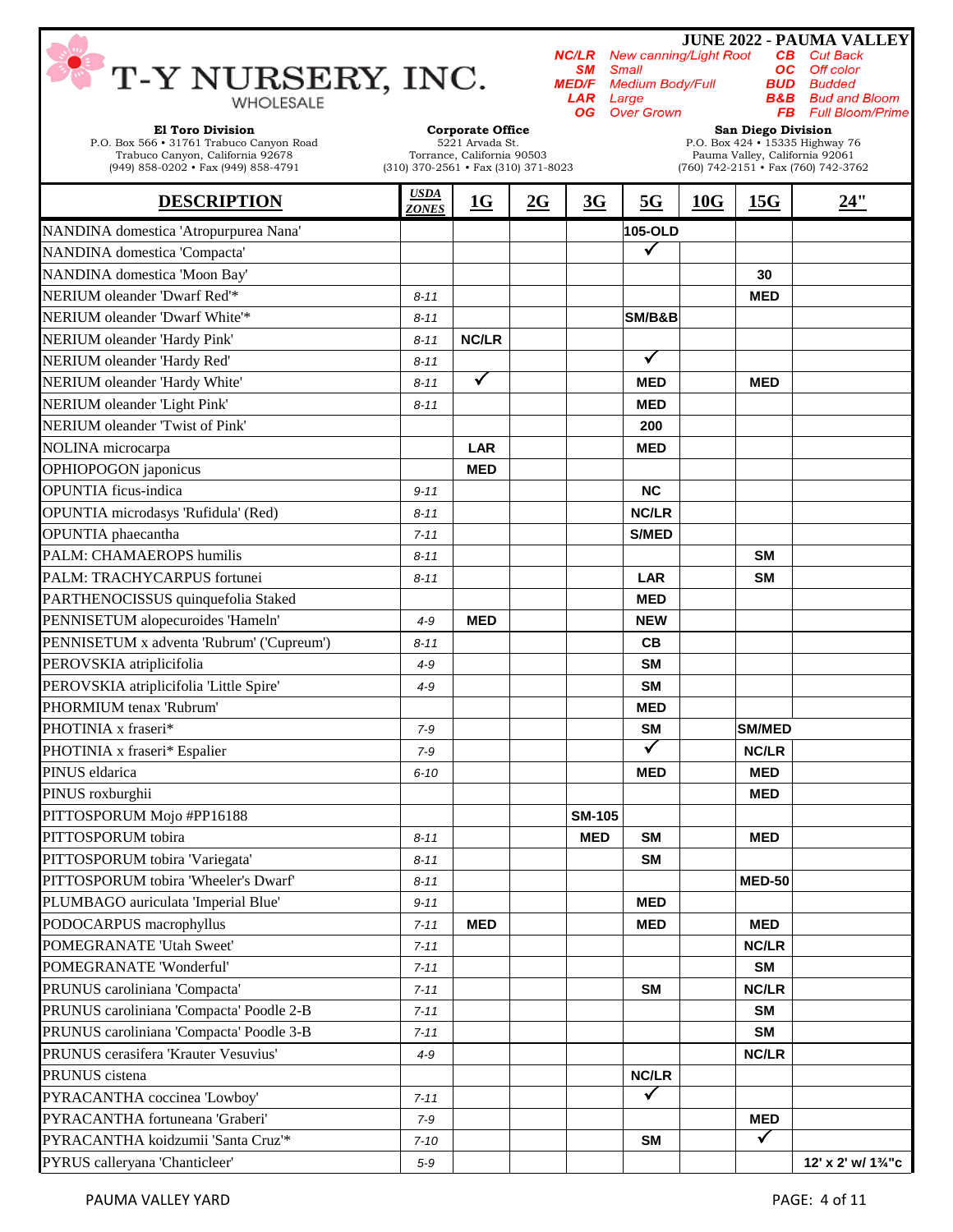T-Y NURSERY, INC. WHOLESALE

**JUNE 2022 - PAUMA VALLEY**<br>**NC/LR** New canning/Light Root **CB** Cut Back **SM Small MED/F** LAR Large

Medium Body/Full

**OG** Over Grown

OC Off color **BUD** Budded B&B **Bud and Bloom** 

**FB** Full Bloom/Prime

**El Toro Division** P.O. Box 566 • 31761 Trabuco Canyon Road

Trabuco Canyon, California 92678 (949) 858-0202 • Fax (949) 858-4791

**Corporate Office** 5221 Arvada St. Torrance, California 90503 (310) 370-2561 • Fax (310) 371-8023

| <b>DESCRIPTION</b>                                 | <b>USDA</b><br><b>ZONES</b> | 1G         | 2G          | 3G                | 5G                   | <b>10G</b> | 15G            | 24" |
|----------------------------------------------------|-----------------------------|------------|-------------|-------------------|----------------------|------------|----------------|-----|
| <b>OUERCUS</b> ilex Natural*                       | $7-9$                       |            |             |                   | $\blacktriangledown$ |            |                |     |
| QUERCUS shumardii                                  | 5-9                         |            |             |                   | $\checkmark$         |            |                |     |
| <b>QUERCUS</b> virginiana Low Branch Standard      | $8 - 10$                    |            |             |                   |                      |            | <b>MED</b>     |     |
| QUERCUS virginiana Natural                         | $8 - 10$                    |            |             |                   | $\checkmark$         |            | <b>MED</b>     |     |
| RHAPHIOLEPIS indica 'Clara'                        | $7 - 11$                    |            |             |                   | <b>SM</b>            |            | MED            |     |
| RHAPHIOLEPIS indica 'Pink Lady'                    | $7 - 11$                    |            |             |                   | <b>SM</b>            |            | <b>MED</b>     |     |
| RHAPHIOLEPIS indica 'Pinkie'                       | $7 - 11$                    | <b>MED</b> |             |                   | <b>MED</b>           |            | <b>MED/LR</b>  |     |
| RHAPHIOLEPIS indica 'Rosea Dwarf'                  | $8 - 10$                    |            |             |                   | <b>MED</b>           |            | <b>MED</b>     |     |
| RHAPHIOLEPIS 'Magnificent'                         | $7 - 11$                    |            |             |                   | <b>NC/LR</b>         |            | <b>MED</b>     |     |
| RHAPHIOLEPIS umbellata 'Minor' ('Gulf Green')      | $7 - 11$                    |            |             |                   | <b>NC/LR</b>         |            | <b>MED</b>     |     |
| ROSA banksiae 'Alba Plena' Espalier                | $6-9$                       |            |             |                   |                      |            | <b>3/4 ESP</b> |     |
| ROSA banksiae 'Alba Plena' Staked                  | $6-9$                       |            |             |                   | <b>1/2 STK</b>       |            |                |     |
| ROSA banksiae 'Lutea' Espalier                     |                             |            |             |                   | <b>3/4 ESP</b>       |            |                |     |
| ROSA banksiae 'Lutea' Staked                       |                             |            |             |                   | <b>3/4 STK</b>       |            |                |     |
| ROSA Drift® Coral Groundcover Rose                 |                             |            | NICE-B&B    |                   |                      |            |                |     |
| ROSA Drift® Lemon Groundcover Rose                 |                             |            | NICE-B&B    |                   |                      |            |                |     |
| ROSA Drift® Pink Groundcover Rose                  |                             |            | NICE-B&B    |                   |                      |            |                |     |
| ROSA Drift® Red Groundcover Rose                   | $4 - 11$                    |            | NICE-B&B    |                   |                      |            |                |     |
| ROSA Drift® White Groundcover Rose                 | $4 - 11$                    |            | NICE-B&B    |                   |                      |            |                |     |
| ROSA Floribunda 'Iceberg'                          |                             |            |             |                   | <b>NC/LR</b>         |            | <b>MED/OC</b>  |     |
| <b>ROSA The Knock Out® Rose</b>                    |                             |            |             | <b>SM/B&amp;B</b> |                      |            |                |     |
| ROSA The Pink Double Knock Out® Rose               |                             |            |             | SM/B&B            |                      |            |                |     |
| ROSA The Sunny Knock Out Rose                      |                             |            |             | SM/B&B            |                      |            |                |     |
| ROSA The White Knock Out® Rose                     |                             |            |             | MED/B&B           |                      |            |                |     |
| ROSA: Icecap                                       |                             |            |             |                   | <b>MED</b>           |            |                |     |
| ROSA (Assorted) *NON-PATENTED - CALL FOR VARIETIES |                             |            | <b>NICE</b> |                   |                      |            |                |     |
| <b>ROSMARINUS</b> officinalis 'Prostratus'         | $8 - 10$                    |            |             |                   | <b>MED</b>           |            | <b>LAR</b>     |     |
| RUELLIA brittoniana 'Katie Pink'                   |                             |            |             | <b>SM</b>         |                      |            |                |     |
| RUELLIA brittoniana 'Katie Purple'                 |                             |            |             | <b>SM</b>         | 70                   |            |                |     |
| SALVIA clevelandii                                 |                             |            |             |                   | <b>SM</b>            |            |                |     |
| SALVIA greggii 'Coral' (Pink)                      | $7-9$                       |            |             | <b>MED</b>        | SM/B&B               |            |                |     |
| SALVIA greggii 'Dark Dancer'                       | 7-9                         |            |             |                   | MED/B&B              |            |                |     |
| SALVIA greggii 'Furman's Red'                      | $7-9$                       |            |             |                   | MED/B&B              |            |                |     |
| SALVIA greggii 'Pink' (Rosea)                      | $7 - 9$                     |            |             |                   | <b>NC/LR</b>         |            |                |     |
| SALVIA greggii 'Red'                               | $7-9$                       |            |             |                   | MED/B&B              |            |                |     |
| SPIRAEA japonica 'Goldflame'                       | 4-9                         |            |             |                   | <b>MED</b>           |            |                |     |
| SPIRAEA japonica 'Little Princess'                 | $4-9$                       |            |             |                   | <b>MED</b>           |            |                |     |
| STIPA tenuissima (Nassella)                        | $7 - 11$                    | <b>MED</b> |             |                   | <b>SM</b>            |            |                |     |
| <b>SYRINGA</b> vulgaris                            |                             |            |             |                   | <b>NC</b>            |            |                |     |
| TECOMA stans 'Yellow Bells' PT                     |                             |            |             |                   | <b>SM</b>            |            |                |     |
| TECOMARIA capensis Bush                            |                             |            |             |                   | SM-B&B               |            |                |     |
| TECOMARIA capensis PT                              |                             |            |             |                   | OC                   |            |                |     |
| TECOMARIA capensis Staked                          |                             |            |             |                   | 3/4 STK              |            |                |     |
| <b>TEUCRIUM</b> chamaedrys                         |                             |            |             |                   | <b>MED</b>           |            |                |     |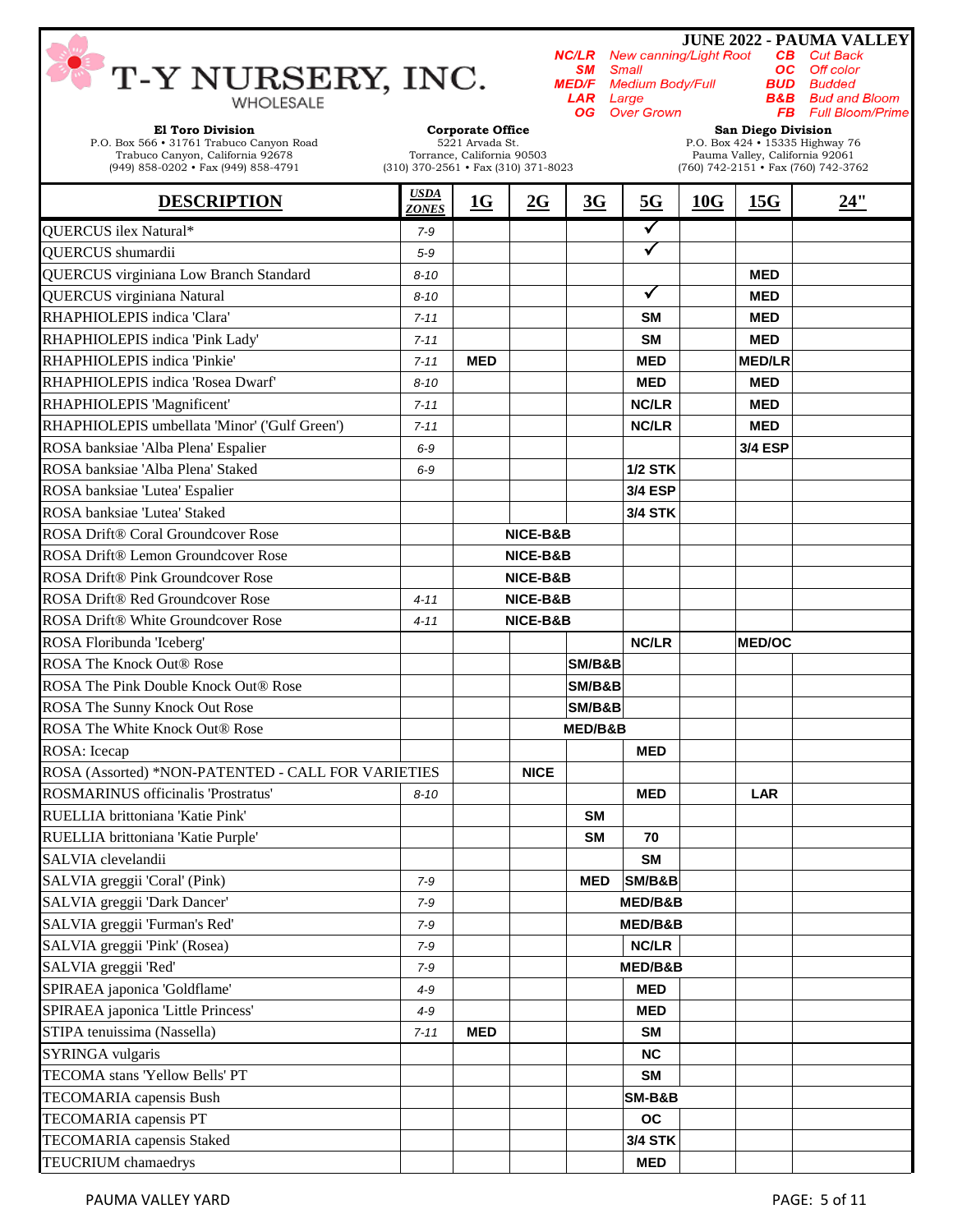| T-Y NURSERY, INC.<br>WHOLESALE |  |
|--------------------------------|--|
|--------------------------------|--|

**JUNE 2022 - PAUMA VALLEY**<br>**NC/LR** New canning/Light Root **CB** Cut Back **SM** Small **MED/F** Medium Body/Full **LAR** Large **OG** Over Grown

OC Off color **BUD** Budded **B&B** Bud and Bloom FB Full Bloom/Prime

**El Toro Division** P.O. Box 566 • 31761 Trabuco Canyon Road Trabuco Canyon, California 92678 (949) 858-0202 • Fax (949) 858-4791

**Corporate Office** 5221 Arvada St. Torrance, California 90503 (310) 370-2561 • Fax (310) 371-8023

| <b>DESCRIPTION</b>                          | <b>USDA</b><br><b>ZONES</b> | <u>1G</u>  | 2G | 3 <sub>G</sub> | 56                | <b>10G</b> | <u>15G</u>     | 24" |
|---------------------------------------------|-----------------------------|------------|----|----------------|-------------------|------------|----------------|-----|
| THUJA orientalis 'Aurea Nana' (Platycladus) | $6-9$                       |            |    |                | <b>SM</b>         |            | <b>MED</b>     |     |
| TRACHELOSPERMUM jasminoides Bush*           | $8 - 11$                    |            |    |                | <b>SM-B&amp;B</b> |            |                |     |
| TRACHELOSPERMUM jasminoides Espalier*       | $8 - 11$                    |            |    |                | <b>NC/LR</b>      |            |                |     |
| TRACHELOSPERMUM jasminoides Staked*         | $8 - 11$                    |            |    |                |                   |            | <b>MED-100</b> |     |
| <b>TULBAGHIA</b> violacea                   | $7 - 11$                    | v          |    |                | <b>MED</b>        |            |                |     |
| TULBAGHIA violacea 'Silver Lace'            | $7 - 11$                    |            |    |                | <b>LAR</b>        |            |                |     |
| VIBURNUM tinus 'Spring Bouquet'*            | $7 - 11$                    |            |    |                | <b>NC/LR</b>      |            |                |     |
| <b>VINCA</b> minor                          |                             | <b>MED</b> |    |                |                   |            |                |     |
| VITEX agnus-castus                          | $6 - 10$                    |            |    |                | <b>MED</b>        |            | <b>SM</b>      |     |
| XYLOSMA congestum 'Compacta'                | $8 - 11$                    |            |    |                |                   |            | <b>MED-LR</b>  |     |
| <b>YUCCA</b> baccata                        | $7 - 11$                    | <b>MED</b> |    |                |                   |            |                |     |
| YUCCA elata                                 | $6 - 11$                    |            |    |                | <b>OLD</b>        |            |                |     |
| YUCCA recurvifolia (pendula)                | $7-9$                       |            |    |                | <b>NC/LR</b>      |            | <b>OC-MED</b>  |     |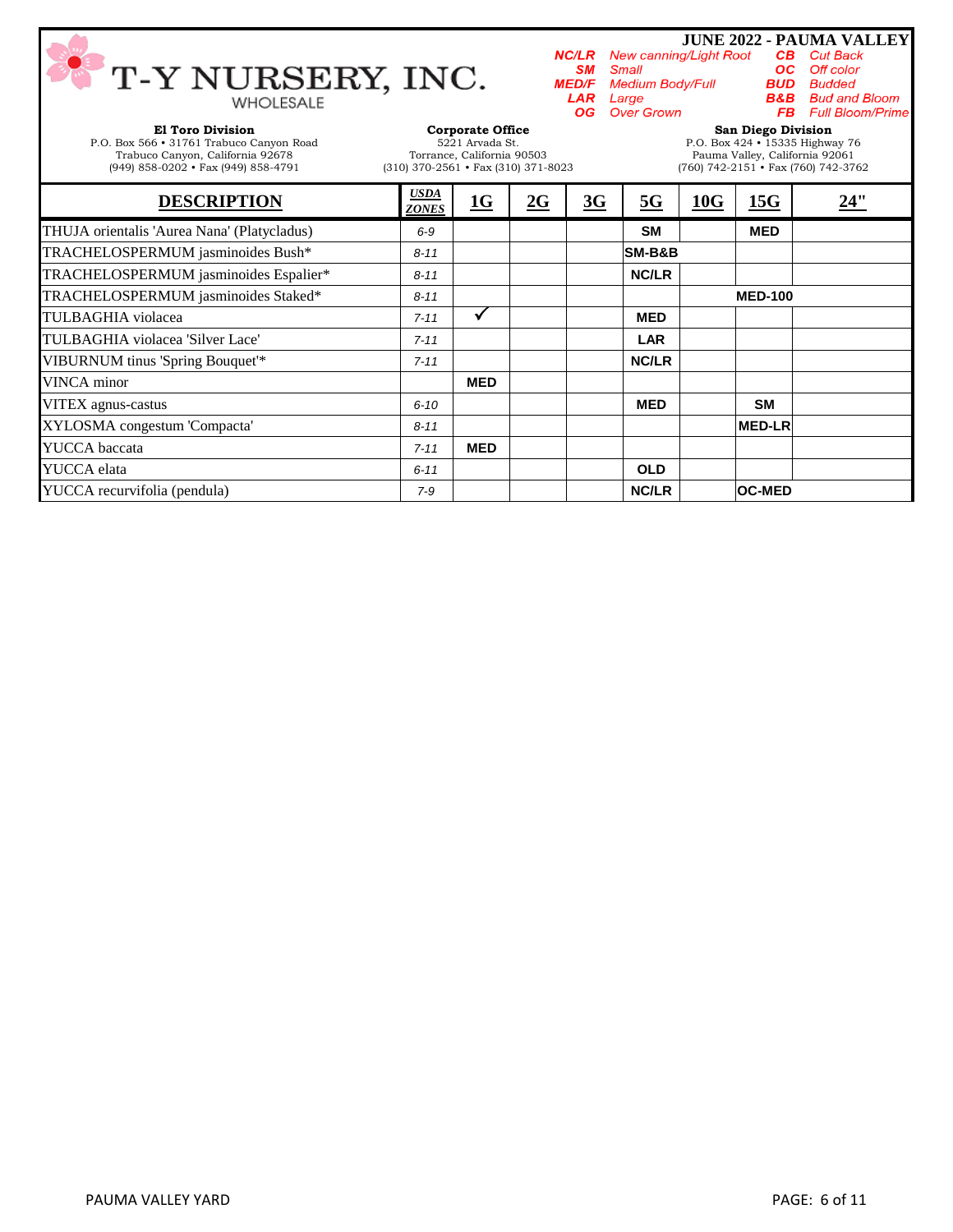## **JUNE 2022 - ESCONDIDO**<br>New canning/Light Root **CB** Cut Back



**El Toro Division** P.O. Box 566 • 31761 Trabuco Canyon Road Trabuco Canyon, California 92678 (949) 858-0202 • Fax (949) 858-4791

**MED/F** LAR **Corporate Office** 5221 Arvada St.

Torrance, California 90503 (310) 370-2561 • Fax (310) 371-8023

**NC/LR SM Small** Medium Body/Full Large **OG** Over Grown

OС Off color **Budded BUD B&B Bud and Bloom** 

**FB Full Bloom/Prime** 

**San Diego Division** P.O. Box 424 • 15335 Highway 76 Pauma Valley, California 92061

(760) 742-2151 • Fax (760) 742-3762

| <b>DESCRIPTION</b>                                  | <b>USDA</b><br><b>ZONES</b> | 16"                   | 24"                                         | 36"                                                   |
|-----------------------------------------------------|-----------------------------|-----------------------|---------------------------------------------|-------------------------------------------------------|
| <b>ACACIA</b> stenophylla Standard                  | $8 - 11$                    |                       | 13' x 3' w/ 11/2"c                          |                                                       |
| ALBIZIA julibrissin Multi                           | $6 - 10$                    |                       | 9' x 3' w/ 11/4"c                           | 13' x 7' w/ 3"c (4 only)                              |
| <b>ARBUTUS 'Marina'</b>                             | $7-9$                       |                       | $5' \times 3'$                              |                                                       |
| <b>ARBUTUS 'Marina' Standard</b>                    | $7-9$                       |                       | 9' x 3' w/ 1 <sup>3</sup> / <sub>4</sub> "c |                                                       |
| <b>CALLISTEMON</b> lanceolatus (citrinus)           | $8 - 11$                    |                       | $7' \times 5'$                              |                                                       |
| <b>CERCIDIUM</b> hybrid 'Desert Museum'             | $6-9$                       |                       | 6' x 3'                                     | 9' x 5' w/ 2"c                                        |
| CERCIDIUM hybrid 'Desert Museum' Low Branch Standar | $6-9$                       |                       |                                             | 9' x 4' w/ 11/2"c                                     |
| CERCIDIUM hybrid 'Desert Museum' Multi              | $6-9$                       |                       |                                             | $9' \times 5'$                                        |
| <b>CERCIDIUM</b> hybrid 'Desert Museum' Standard    | $6-9$                       |                       |                                             | 11' x 4' w/ 11/2"c                                    |
| <b>CERCIS</b> canadensis Standard                   | $5-9$                       |                       | 9' x 3' w/ 11/4"c                           |                                                       |
| CHILOPSIS linearis 'Burgundy'                       | $7-9$                       |                       | $4' \times 3'$                              | $5' \times 3'$                                        |
| CHITALPA tashkentensis 'Pink Dawn' Standard         | $7-9$                       |                       | 9' x 3' w/ 11/4"c                           | 14' x 6' w/ 3"c                                       |
| ELAEOCARPUS decipiens Column                        | $8 - 10$                    |                       | $5'$ x $2\frac{1}{2}$                       | $7' \times 4'$                                        |
| ERIOBOTRYA x 'Coppertone'                           | $8 - 11$                    |                       | $3\frac{1}{2}$ ' x $3\frac{1}{2}$ '         |                                                       |
| ERIOBOTRYA x 'Coppertone' PT                        | $8 - 11$                    |                       | 5' x 2' w/ 1"c                              |                                                       |
| FRAXINUS angustifolia oxycarpa 'Raywood'            | $6-9$                       |                       | 9' x 3' w/ 1"c (20%)                        |                                                       |
| FRAXINUS velutina 'Fan-Tex'                         | $7-9$                       |                       |                                             | 13' x 6' w/ 1 <sup>3</sup> / <sub>4</sub> "c (6 only) |
| FRAXINUS velutina 'Glabra' (Modesto)                | $6-9$                       |                       | 8' x 21/2' w/ 1"c (70%)                     | 11' x 4' w/ 21/4"c                                    |
| <b>GLEDITSIA</b> triacanthos 'Aurea' (Sunburst)     | $5-9$                       |                       | 9' x 2' w/ 1"c                              |                                                       |
| <b>GLEDITSIA</b> triacanthos 'Shademaster'          | $5-9$                       |                       | 9' x 2' w/ 1"c                              |                                                       |
| JUNIPERUS chinensis 'Blue Point'                    | $4-9$                       |                       | $7' \times 3'$                              |                                                       |
| <b>JUNIPERUS</b> chinensis 'Blue Point' PT          | 4-9                         | 41/2' x 20" w/ 1"c    |                                             |                                                       |
| JUNIPERUS chinensis 'Spartan' Poodle 2-B            | $4-9$                       | $5'$ x $1\frac{1}{2}$ |                                             |                                                       |
| JUNIPERUS chinensis 'Spartan' PT                    | $4 - 9$                     | 41/2 x 20" w/ 11/4"c  |                                             |                                                       |
| JUNIPERUS chinensis 'Torulosa' Upright Pom Pom      | $5 - 11$                    | 5' x 2' w/ 1"c        |                                             |                                                       |
| KOELREUTERIA paniculata                             | $6-9$                       |                       | $9'$ x 3' w/ $1\frac{1}{2}$ "c              |                                                       |
| LAGERSTROEMIA hybrid 'Arapaho'                      | $7 - 10$                    |                       | 8' x 21/2' w/ 1"c                           |                                                       |
| LAGERSTROEMIA hybrid 'Muskogee'                     | $7 - 10$                    |                       |                                             | $7' \times 5'$                                        |
| LAGERSTROEMIA hybrid 'Natchez'                      | $7 - 10$                    |                       | $9' \times 5'$                              |                                                       |
| LAGERSTROEMIA hybrid 'Natchez' Standard             | $7 - 10$                    |                       | 13' x 5' w/ 13/4"c                          |                                                       |
| LAGERSTROEMIA indica 'Watermelon Red'               | $7-9$                       |                       | $5' \times 3'$                              |                                                       |
| LAGERSTROEMIA indica 'Watermelon Red' Standard      | $7-9$                       |                       | 10' x 2' w/ 1"c                             | 13' x 5 w/ 1 <sup>3</sup> / <sub>4</sub> "c           |
| LAURUS nobilis* Standard                            | $8 - 10$                    |                       |                                             | 13' x 3' w/ 2"c                                       |
| LIGUSTRUM japonicum (lucidum)                       | $7 - 11$                    |                       | $7' \times 3'$                              | $8' \times 6'$                                        |
| LIGUSTRUM japonicum Standard (lucidum)              | $7 - 11$                    |                       | 9' x 3' w 11/2"c                            |                                                       |
| OLEA europaea 'Wilsoni' Standard                    | $8 - 11$                    |                       |                                             | 13' x 4' w/ 1 <sup>3</sup> / <sub>4</sub> "c          |
| PALM: CHAMAEROPS humilis                            | $8 - 11$                    |                       |                                             | $6' \times 5'$                                        |
| PALM: NOLINA recurvata (Beaucarnea)                 | $9 - 11$                    |                       | $3\frac{1}{2}$ x 2'                         |                                                       |
| PALM: PHOENIX canariensis (25G)                     | $9 - 11$                    |                       | $4' \times 4'$                              |                                                       |
| PINUS eldarica                                      | $6 - 10$                    |                       |                                             | 13' x 5' w/ 3"c                                       |
| PISTACIA 'Red Push' Standard                        | 7-9                         |                       |                                             | 11' x 5' w/ 2"c                                       |
| PLATANUS x acerifolia 'Bloodgood'                   | $5-9$                       |                       |                                             | 14' x 6' w/ 21/2"c                                    |
| PODOCARPUS gracilior Standard                       | $9 - 11$                    |                       | 12' x 5' w/ 2"c (3 only)                    |                                                       |
| PRUNUS caroliniana 'Compacta'                       | $7 - 11$                    |                       | $6'$ x $2\frac{1}{2}'$                      | 9' x 4' (8 only)                                      |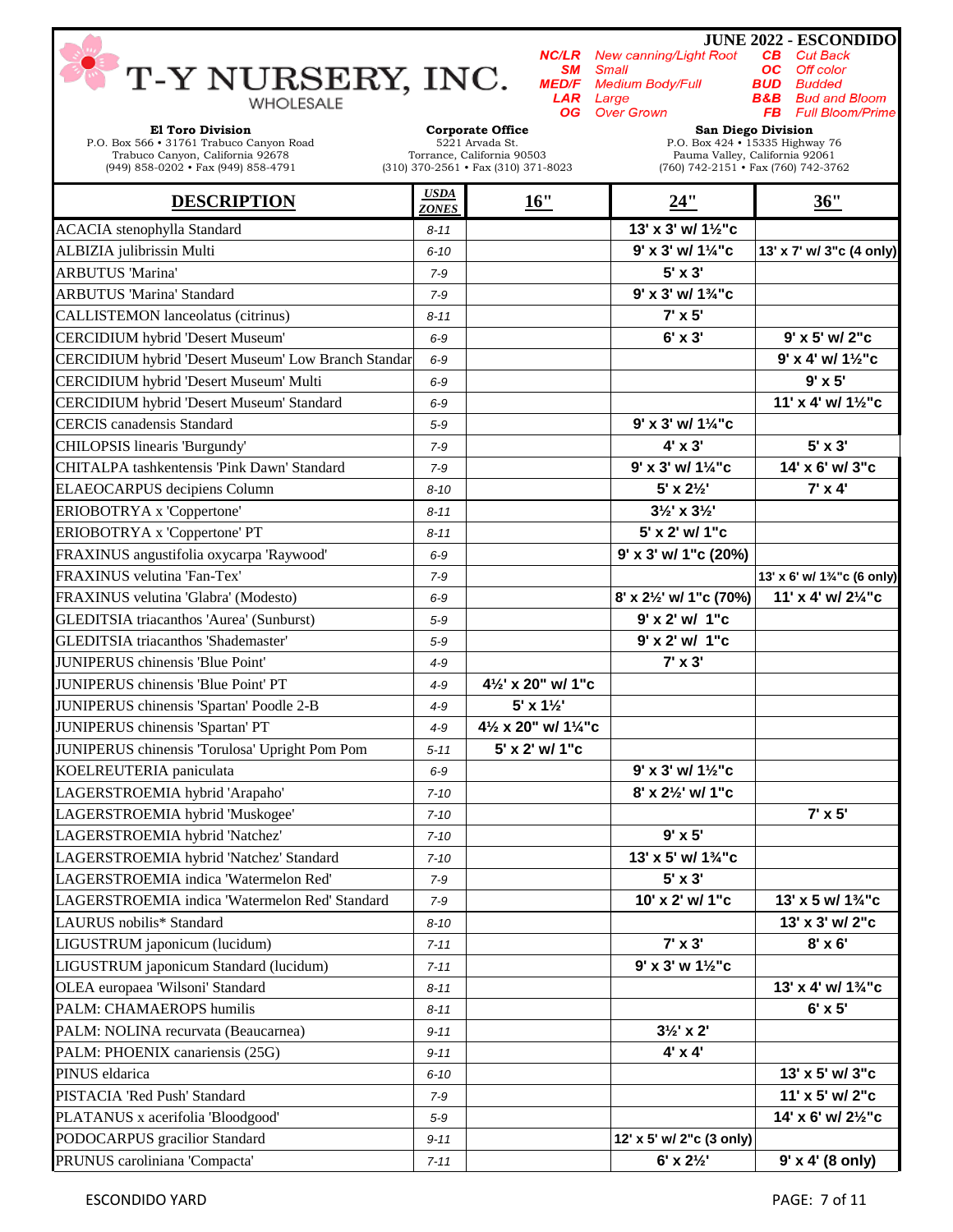

**NC/LR SM Small MED/F** LAR Large **OG** Over Grown

Medium Body/Full

OС Off color **BUD Budded B&B Bud and Bloom Full Bloom/Prime** 

**FB San Diego Division**

**El Toro Division** P.O. Box 566 • 31761 Trabuco Canyon Road Trabuco Canyon, California 92678 (949) 858-0202 • Fax (949) 858-4791

**Corporate Office** 5221 Arvada St. Torrance, California 90503 (310) 370-2561 • Fax (310) 371-8023

| <b>DESCRIPTION</b>                                  | <b>USDA</b><br><b>ZONES</b> | 16"            | 24"                                         | 36"                                                   |
|-----------------------------------------------------|-----------------------------|----------------|---------------------------------------------|-------------------------------------------------------|
| PRUNUS caroliniana 'Compacta' Standard              | $7 - 11$                    |                | 10' x 3' w/ 1"c                             | 12' x 4' w/ 1 <sup>3</sup> / <sub>4</sub> "c (9 only) |
| PRUNUS cerasifera 'Krauter Vesuvius'                | $4 - 9$                     |                | 7' x 3' w/ 11/2"c                           | 8' x 4' w/ 1 <sup>3</sup> / <sub>4</sub> "c           |
| PYRUS calleryana 'Aristocrat'                       | $5 - 10$                    |                |                                             | 14' x 6' w/ 21/2"c                                    |
| PYRUS calleryana 'Bradford'                         | $5 - 10$                    |                | 11' x 3' w/ 11/2"c                          |                                                       |
| PYRUS calleryana 'Chanticleer'                      | $5-9$                       |                | 11' x 3' w/ 11/2"c                          |                                                       |
| QUERCUS ilex Low Branch Standard*                   | $7-9$                       |                | 8' x 3' w/ 1 <sup>3</sup> / <sub>4</sub> "c | 9' x 4' w/ 2"c                                        |
| QUERCUS ilex Natural*                               | $7-9$                       |                | $7' \times 3'$                              | 9' x 4' w/ 2"c                                        |
| QUERCUS shumardii                                   | $5-9$                       |                |                                             | 15' x 5' w/ 21/4"c                                    |
| <b>QUERCUS</b> virginiana Low Branch Standard       | $8 - 10$                    |                |                                             | 11' x 6' w/ 21/2"c                                    |
| QUERCUS virginiana Multi                            | $8 - 10$                    |                | $8'$ x 4' w/ $1\frac{1}{2}$ "c              | 11' x 5' w/ 11/2"c                                    |
| QUERCUS virginiana Natural                          | $8 - 10$                    |                | $8' \times 3'$                              | 11' x 6' w/ 2"c                                       |
| QUERCUS virginiana Standard                         | $8 - 10$                    |                |                                             | 13' x 5' w/ 21/2"c                                    |
| RHAPHIOLEPIS 'Magnificent' Standard                 | $7 - 11$                    |                | 9' x 3' w/ 11/2"c                           |                                                       |
| <b>RHUS</b> lancea Natural                          | $8-9$                       |                | $6' \times 4'$                              | 8' x 6' (3 only)                                      |
| <b>RHUS</b> lancea Standard                         | $8-9$                       |                |                                             | 13' x 5' w/ 2"c                                       |
| ROBINIA x ambigua 'Purple Robe'                     | $4 - 8$                     |                | 11' x 3' w/ 11/4"c                          |                                                       |
| SOPHORA secundiflora                                | $8 - 11$                    | $2' \times 1'$ | $3\frac{1}{2}$ x 2'                         | $4\frac{1}{2}$ x 4'                                   |
| SOPHORA secundiflora PT                             | $8 - 11$                    |                | 5' x $2\frac{1}{2}$ ' w/ 1"c                |                                                       |
| THUJA orientalis 'Aurea Nana' (Platycladus)         | $6-9$                       |                | $2\frac{1}{2}$ ' x 2' (2 only)              |                                                       |
| ULMUS parvifolia 'Sempervirens' Low Branch Standard | $8 - 10$                    |                |                                             | 14' x 6' w/ 1 <sup>3</sup> / <sub>4</sub> "c          |
| VITEX agnus-castus (25G)                            | $6 - 10$                    |                |                                             | $5' \times 4'$                                        |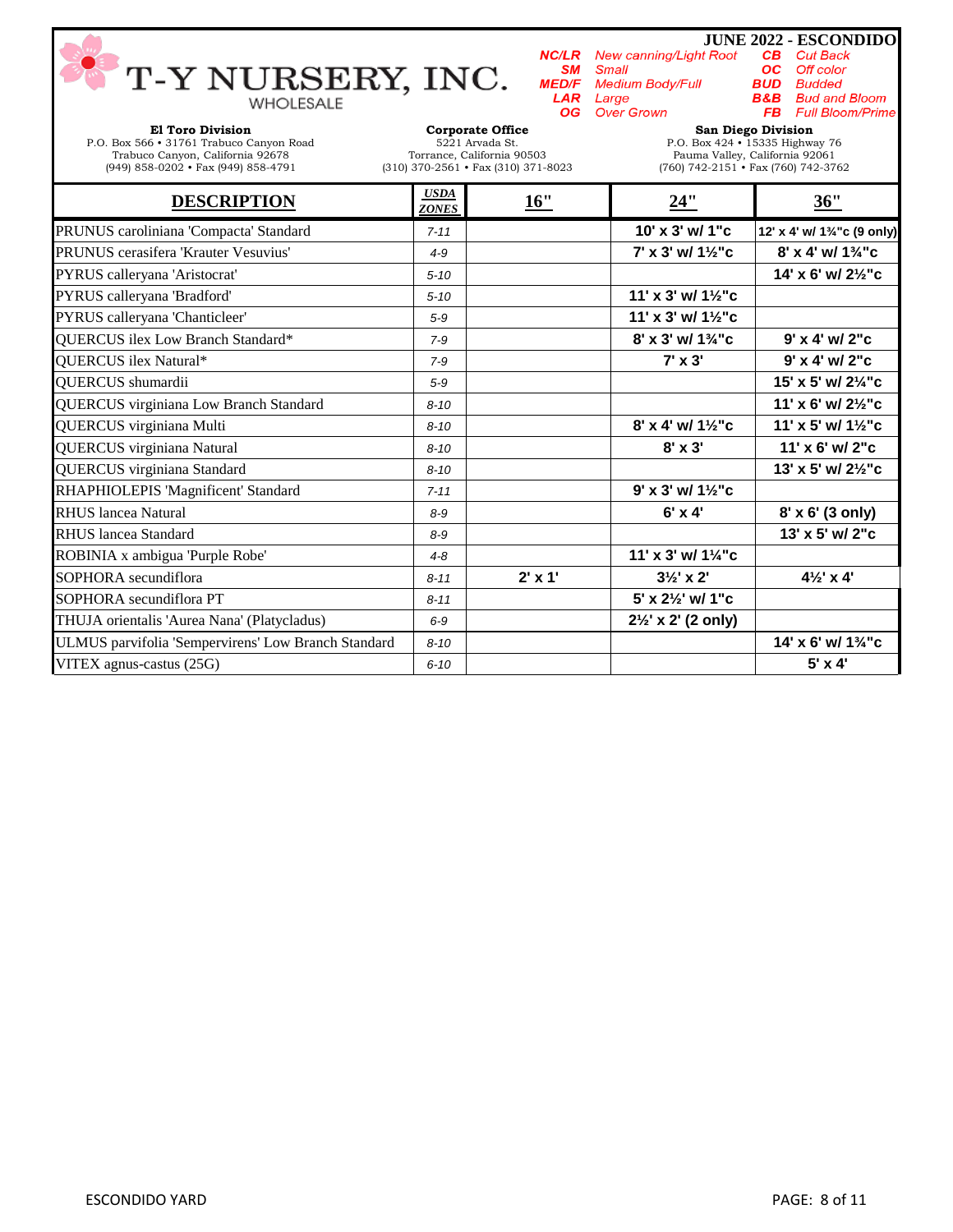| T-Y NURSERY, INC. |  |
|-------------------|--|
| WHOLESALE         |  |

**SM** Small **LAR** Large **OG** Over Grown

**JUNE 2022 - TRABUCO CANYON**<br>**NC/LR** New canning/Light Root **CB** Cut Back **MED/F** Medium Body/Full

**CB** Cut Back OC Off color **BUD** Budded **B&B** Bud and Bloom

FB Full Bloom/Prime

**El Toro Division**

P.O. Box 566 • 31761 Trabuco Canyon Road Trabuco Canyon, California 92678 (949) 858-0202 • Fax (949) 858-4791

## **Corporate Office** 5221 Arvada St. Torrance, California 90503 (310) 370-2561 • Fax (310) 371-8023

| <b>DESCRIPTION</b>                           | <b>USDA</b><br><b>ZONES</b> | 1G            | 3G            | 5G             | 15G | 24" |
|----------------------------------------------|-----------------------------|---------------|---------------|----------------|-----|-----|
| <b>AGAPANTHUS</b> africanus 'Blue'           | $8 - 11$                    | <b>LAR</b>    |               | <b>MED</b>     |     |     |
| <b>AGAPANTHUS</b> africanus 'White'          | $8 - 11$                    |               |               | <b>MED</b>     |     |     |
| AGAVE attentuata 'AGAVWS' PP#21854           | $9 - 11$                    |               |               | <b>OG-20</b>   |     |     |
| <b>ASPIDISTRA</b> elatior                    |                             |               | <b>SM-100</b> |                |     |     |
| AUCUBA japonica 'Variegata'                  |                             | <b>OG-200</b> |               |                |     |     |
| AZALEA B. I. 'Alaska'*                       | $9 - 11$                    |               |               | <b>MED</b>     |     |     |
| AZALEA B. I. 'Red Bird'*                     | $9 - 11$                    |               |               | <b>MED</b>     |     |     |
| AZALEA S. I. 'Formosa'*                      | $8-9$                       |               |               | <b>MED</b>     |     |     |
| AZALEA S. I. 'George Lindley Taber'*         | $8 - 9$                     |               |               | 100            |     |     |
| AZALEA S. I. 'Glory of Sunny Hill'*          |                             |               |               | <b>MED-50</b>  |     |     |
| AZALEA S. I. 'Happy Days'*                   |                             |               |               | <b>MED-100</b> |     |     |
| BIGNONIA capreolata 'Tangerine Beauty' STK   | $6-9$                       |               |               | <b>NC/LR</b>   |     |     |
| <b>BOUGAINVILLEA 'Raspberry Ice' Bush</b>    | $9 - 11$                    |               |               | <b>SM</b>      |     |     |
| <b>BUXUS x 'Green Mountain'</b>              |                             |               |               | <b>NC/LR</b>   |     |     |
| CALLISTEMON viminalis 'Little John'          | $8 - 11$                    |               |               | <b>SM</b>      |     |     |
| CAMELLIA japonica 'Debutante'*               | $8 - 10$                    |               |               | <b>NC/LR</b>   |     |     |
| CAMELLIA japonica 'Kramer's Supreme'*        | $8 - 10$                    |               |               | <b>NC/LR</b>   |     |     |
| CAMELLIA sasanqua 'Chansonette'*             | $7 - 10$                    |               |               | <b>MED-30</b>  |     |     |
| CAMELLIA sasanqua 'Cleopatra'*               | $7 - 10$                    |               |               | <b>MED-50</b>  |     |     |
| CAMELLIA sasanqua 'Cleopatra'* Espalier      |                             |               |               | 10             |     |     |
| CAMELLIA sasanqua 'Hana-Jiman' PT            | $7 - 10$                    |               |               | <b>MED-30</b>  |     |     |
| CAMELLIA sasanqua 'Yuletide'*                | $7 - 10$                    |               |               | <b>MED-50</b>  |     |     |
| CARISSA macrocarpa 'Green Carpet'            |                             | <b>MED</b>    |               |                |     |     |
| CARISSA macrocarpa 'Tuttle'                  |                             |               |               | 100            |     |     |
| CLIVIA miniata                               |                             |               | 200           | 30             |     |     |
| <b>CORDYLINE</b> australis 'Torbay Sparkler' |                             |               |               | 10             |     |     |
| <b>CORDYLINE</b> indivisa                    |                             |               |               | <b>OG-50</b>   |     |     |
| <b>ESCALLONIA 'Newport Dwarf'</b>            |                             |               |               | <b>SM</b>      |     |     |
| EUPHORBIA rigida                             |                             |               |               | <b>MED/F</b>   |     |     |
| FICUS microcarpa 'Nitida' Column             |                             |               |               | <b>NC/LR</b>   |     |     |
| FICUS pumila (repens) Staked                 |                             | ✓             |               | <b>2/3 STK</b> |     |     |
| FURCRAEA foetida 'Mediopicta' Variegated     |                             |               |               | 200            |     |     |
| GARDENIA jasminoides 'Veitchii'              | $8 - 11$                    |               |               | <b>MED</b>     |     |     |
| HIBISCUS rosa-sinensis 'Double Red'          |                             |               |               | <b>SM</b>      |     |     |
| HIBISCUS rosa-sinensis 'Double Yellow'       |                             |               |               | <b>SM</b>      |     |     |
| HIBISCUS rosa-sinensis 'Kona'                |                             |               |               | <b>SM</b>      |     |     |
| HIBISCUS rosa-sinensis 'Lipstick'            |                             |               |               | <b>SM</b>      |     |     |
| HIBISCUS rosa-sinensis 'San Diego Red'       |                             |               |               | <b>SM</b>      |     |     |
| HIBISCUS rosa-sinensis 'Santana'             |                             |               |               | <b>SM</b>      |     |     |
| HIBISCUS rosa-sinensis 'Vice President'      |                             |               |               | <b>MED</b>     |     |     |
| HIBISCUS rosa-sinensis 'White Wings'         |                             |               |               | <b>SM</b>      |     |     |
| LIRIOPE gigantea (Ophiopogon jaburan)        |                             |               |               | <b>SM</b>      |     |     |
| <b>MYRTUS</b> communis 'Compacta'            |                             |               |               | <b>MED</b>     |     |     |
| NANDINA domestica 'Atropurpurea Nana'        |                             |               |               | <b>MED</b>     |     |     |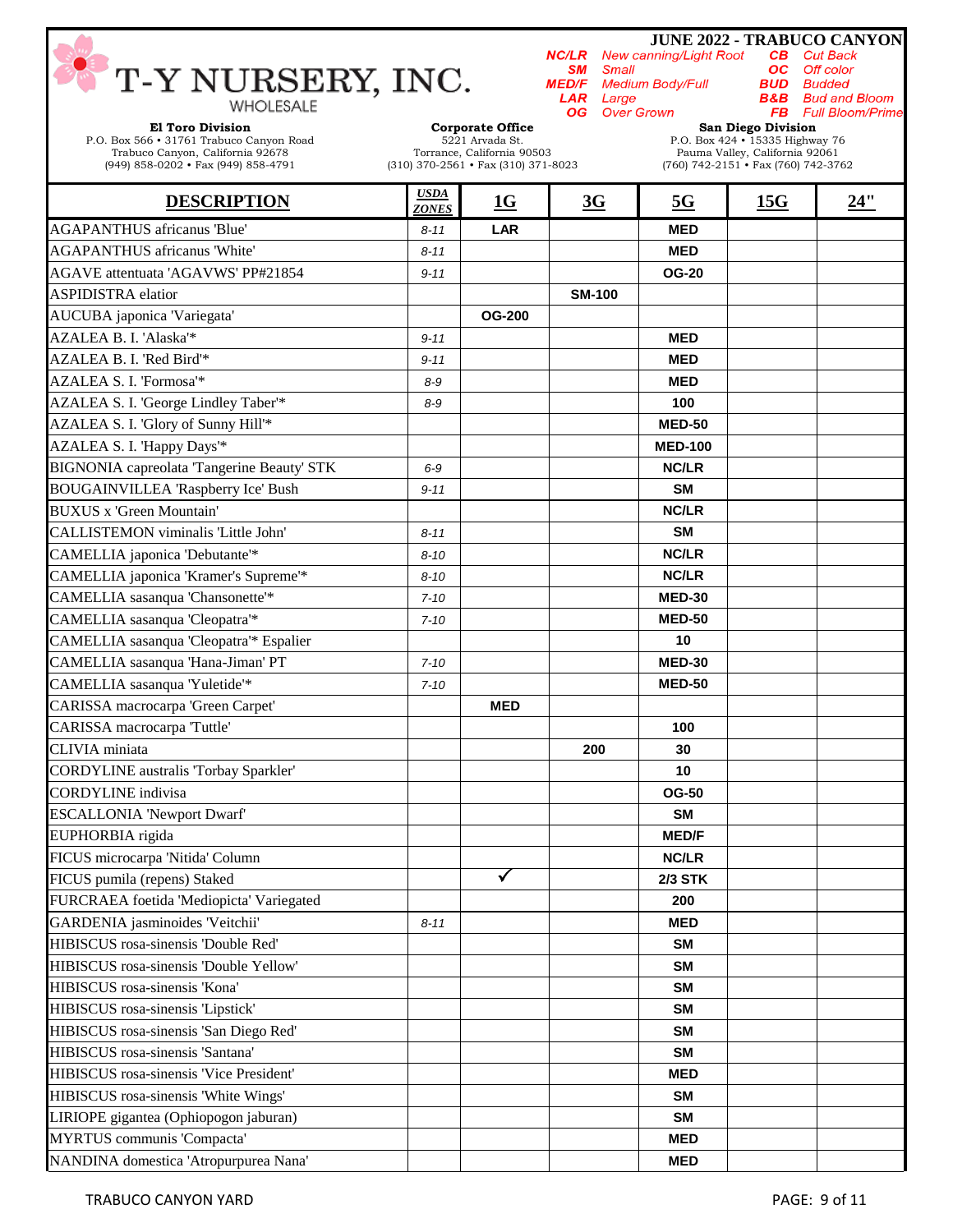| T-Y NURSERY, INC.<br>WHOLESALE<br><b>El Toro Division</b><br>P.O. Box 566 · 31761 Trabuco Canyon Road<br>Trabuco Canyon, California 92678<br>(949) 858-0202 • Fax (949) 858-4791 |                             | <b>Corporate Office</b><br>5221 Arvada St.<br>Torrance, California 90503<br>(310) 370-2561 • Fax (310) 371-8023 | NC/LR<br><b>SM</b><br><b>Small</b><br><b>MED/F</b> Medium Body/Full<br>LAR<br>Large<br><b>Over Grown</b><br>OG | <b>New canning/Light Root</b> | <b>OC</b><br><b>BUD</b> Budded<br><b>San Diego Division</b><br>P.O. Box 424 . 15335 Highway 76<br>Pauma Valley, California 92061<br>(760) 742-2151 • Fax (760) 742-3762 | <b>JUNE 2022 - TRABUCO CANYON</b><br><b>CB</b> Cut Back<br>Off color<br><b>B&amp;B</b> Bud and Bloom<br><b>FB</b> Full Bloom/Prime |
|----------------------------------------------------------------------------------------------------------------------------------------------------------------------------------|-----------------------------|-----------------------------------------------------------------------------------------------------------------|----------------------------------------------------------------------------------------------------------------|-------------------------------|-------------------------------------------------------------------------------------------------------------------------------------------------------------------------|------------------------------------------------------------------------------------------------------------------------------------|
| <b>DESCRIPTION</b>                                                                                                                                                               | <b>USDA</b><br><b>ZONES</b> | 1 <sub>G</sub>                                                                                                  | 3 <sub>G</sub>                                                                                                 | 5G                            | <u>15G</u>                                                                                                                                                              | 24"                                                                                                                                |
| <b>NANDINA</b> domestica 'Gulf Stream'                                                                                                                                           |                             |                                                                                                                 |                                                                                                                | <b>MED-100</b>                |                                                                                                                                                                         |                                                                                                                                    |
| PALM: PHOENIX roebelenii                                                                                                                                                         | $9 - 11$                    | SINGLE-200                                                                                                      | <b>MED-100</b>                                                                                                 | <b>MED-100</b>                |                                                                                                                                                                         |                                                                                                                                    |
| PALM: SYAGRUS romanzoffianum (Cocos plumosa)                                                                                                                                     | $10 - 11$                   |                                                                                                                 |                                                                                                                |                               | <b>MED</b>                                                                                                                                                              |                                                                                                                                    |
| PALM: SYRAGUS romanzoffianum (Cocos Plumosa) Trip                                                                                                                                | $10 - 11$                   |                                                                                                                 |                                                                                                                |                               | <b>MED</b>                                                                                                                                                              |                                                                                                                                    |
| PALM: WASHINGTONIA robusta                                                                                                                                                       | $8 - 11$                    |                                                                                                                 |                                                                                                                |                               | <b>MED-75</b>                                                                                                                                                           |                                                                                                                                    |
| PENNISETUM x adventa 'Rubrum' ('Cupreum')                                                                                                                                        | $8 - 11$                    |                                                                                                                 |                                                                                                                | <b>SM</b>                     |                                                                                                                                                                         |                                                                                                                                    |
| PHILODENDRON 'Xanadu'                                                                                                                                                            |                             |                                                                                                                 |                                                                                                                | <b>NC/LR</b>                  |                                                                                                                                                                         |                                                                                                                                    |
| PITTOSPORUM tobira 'Wheeler's Dwarf'                                                                                                                                             | $8 - 11$                    |                                                                                                                 |                                                                                                                | <b>SM</b>                     | <b>MED</b>                                                                                                                                                              |                                                                                                                                    |
| PODOCARPUS gracilior Espalier                                                                                                                                                    | $9 - 11$                    |                                                                                                                 |                                                                                                                |                               | 30                                                                                                                                                                      |                                                                                                                                    |
| PODOCARPUS macrophyllus 'Maki'                                                                                                                                                   | $7 - 11$                    | <b>LAR</b>                                                                                                      |                                                                                                                |                               |                                                                                                                                                                         |                                                                                                                                    |
| RHAPHIOLEPIS 'Magnificent'                                                                                                                                                       | $7 - 11$                    |                                                                                                                 |                                                                                                                | <b>OG-200</b>                 |                                                                                                                                                                         |                                                                                                                                    |
| SEQUOIA sempervirens 'Aptos Blue'                                                                                                                                                |                             |                                                                                                                 |                                                                                                                |                               | 20                                                                                                                                                                      |                                                                                                                                    |
| STRELITZIA nicolai                                                                                                                                                               |                             |                                                                                                                 |                                                                                                                | <b>MED</b>                    |                                                                                                                                                                         |                                                                                                                                    |
| STRELITZIA reginae                                                                                                                                                               |                             |                                                                                                                 |                                                                                                                | <b>NC/LR</b>                  |                                                                                                                                                                         |                                                                                                                                    |
| <b>TRACHELOSPERMUM</b> asiaticum Bush                                                                                                                                            | $7 - 11$                    |                                                                                                                 |                                                                                                                | <b>MED</b>                    |                                                                                                                                                                         |                                                                                                                                    |
| TRACHELOSPERMUM jasminoides Bush*                                                                                                                                                | $8 - 11$                    |                                                                                                                 |                                                                                                                | <b>MED</b>                    |                                                                                                                                                                         |                                                                                                                                    |
| TULBAGHIA violacea                                                                                                                                                               | $7 - 11$                    | 500                                                                                                             |                                                                                                                |                               |                                                                                                                                                                         |                                                                                                                                    |
| TULBAGHIA violacea 'Silver Lace'                                                                                                                                                 | $7 - 11$                    |                                                                                                                 |                                                                                                                | <b>SM</b>                     |                                                                                                                                                                         |                                                                                                                                    |
| <b>WESTRINGIA</b> fruticosa                                                                                                                                                      |                             |                                                                                                                 |                                                                                                                | <b>MED-50</b>                 |                                                                                                                                                                         |                                                                                                                                    |